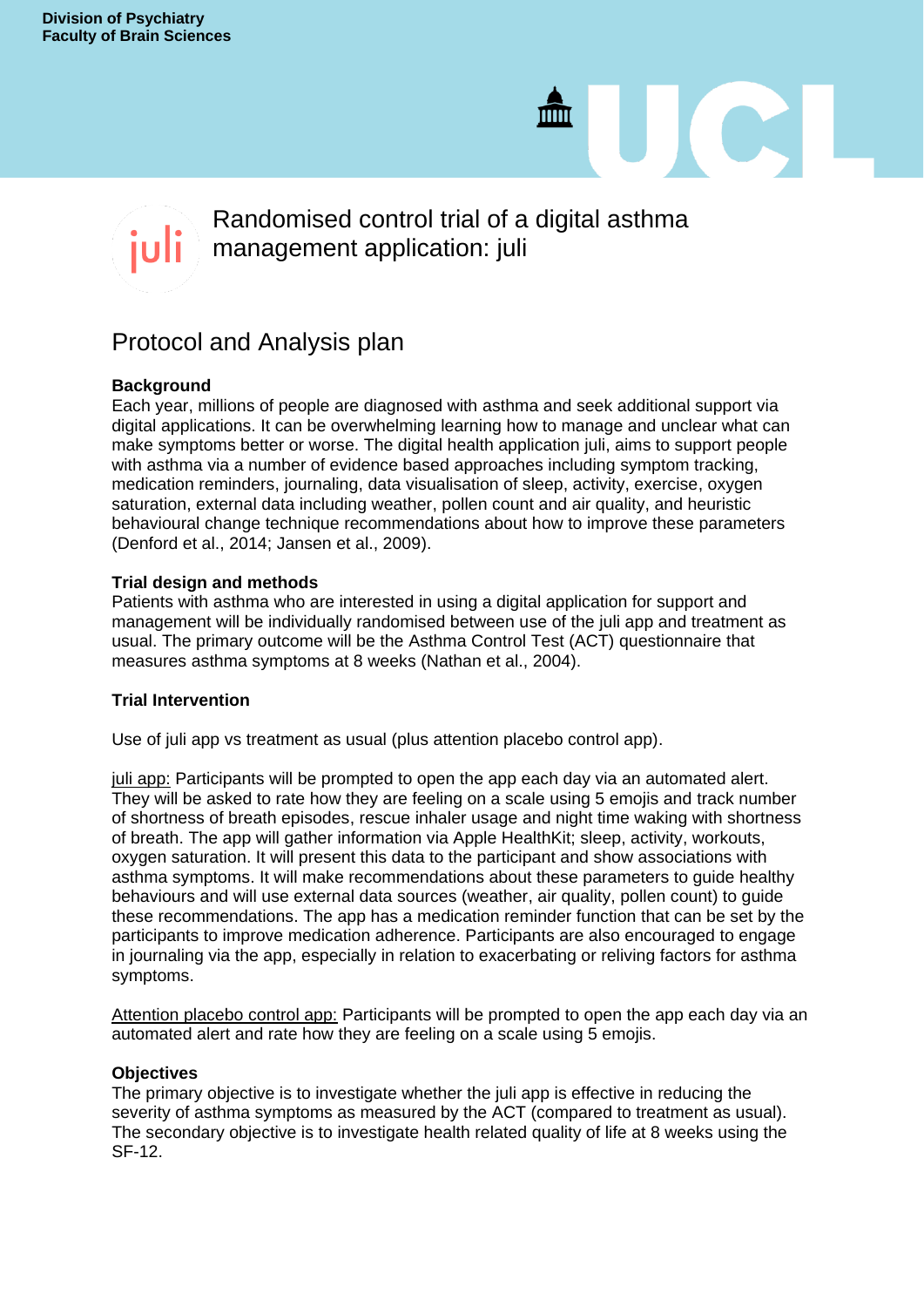**Trial duration per participant**

8 weeks.

**Participant locations**

Global.

# **Main inclusion criteria**

1) asthma with ACT score<20 at baseline, 2) age 18 to 65 (inclusive), 3) English speakers, 4) have an iPhone.

# **Participant flow**

Potential participants will be recruited via online advertisements and support groups. Interested participants will follow a link through to the online patient information sheet. If they wish to participate they will follow a link from the patient information sheet to the online consent form. Following consent they will be directed to download the application. After installing the app they will complete a baseline ACT and SF-12. If they score >19 on ACT they will not be entered into the trial, but can continue to use the app. If they score <20 on the ACT they will be randomised to use the juli app or the attention placebo control app.

## **Randomisation**

Block randomisation will be conducted within the application using automated code, with random block sizes between 4 and 8.

## **Data collection**

All outcome measures will be collected from within the juli app, there is no face-to-face or remote contact between the research team and the participant.

| <b>Concept</b>                           | <b>Measure</b>                                        | <b>Baseline</b>         | Week 2 | Week 4                  | Week 6 | Week 8                  |
|------------------------------------------|-------------------------------------------------------|-------------------------|--------|-------------------------|--------|-------------------------|
| sociodemographics                        | <b>Bespoke</b><br>questionnaire                       | X                       |        |                         |        |                         |
| <b>Asthma symptoms</b>                   | <b>ACT</b>                                            | X                       | X      | X                       | X      | X                       |
| <b>Health related</b><br>quality of life | <b>SF-12</b>                                          | $\overline{\mathbf{x}}$ |        | $\overline{\mathbf{x}}$ |        | $\overline{\mathbf{x}}$ |
| <b>User experience</b>                   | <b>MAUQ</b>                                           |                         |        |                         |        | X                       |
| <b>Sleep</b>                             | <b>Time asleep</b><br>each night                      | <b>Daily</b>            |        |                         |        |                         |
| <b>Sleep</b>                             | Time in bed<br>each night                             | <b>Daily</b>            |        |                         |        |                         |
| <b>Activity</b>                          | <b>Daily steps</b>                                    | <b>Daily</b>            |        |                         |        |                         |
| <b>Workouts</b>                          | Daily workout<br>time                                 | <b>Daily</b>            |        |                         |        |                         |
| <b>Heart rate</b><br>variability         | <b>Heart rate</b><br>variability                      | <b>Daily</b>            |        |                         |        |                         |
| <b>Menstrual cycle</b>                   | <b>Period and</b><br>predicted<br>fertile<br>window   | <b>Monthly</b>          |        |                         |        |                         |
| <b>Oxygen saturation</b>                 | <b>O2</b>                                             | <b>Daily</b>            |        |                         |        |                         |
| <b>Shortness of breath</b>               | <b>Count of</b><br>shortness of<br>breath<br>episodes | <b>Daily</b>            |        |                         |        |                         |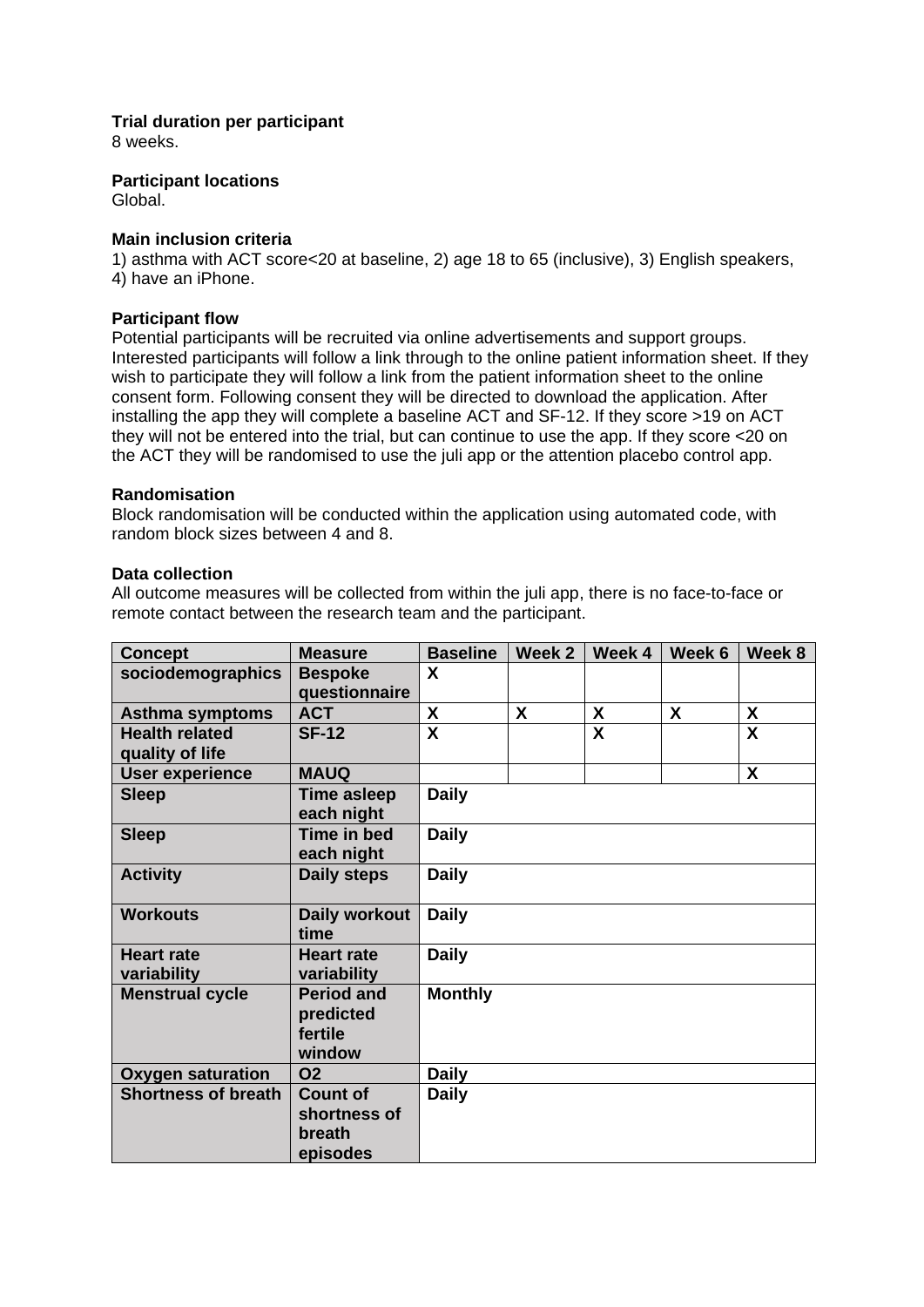| <b>Rescue inhaler use</b>      | <b>Count of</b><br>rescue<br>inhaler use | <b>Daily</b> |
|--------------------------------|------------------------------------------|--------------|
| Wellbeing                      | <b>Likert scale</b>                      | <b>Daily</b> |
| <b>Medication</b><br>adherence | Yes/no                                   | <b>Daily</b> |
| <b>Journal</b>                 | <b>Free text</b>                         | <b>Daily</b> |
| Weather                        | Temperature/<br>cloud<br>cover/rain      | <b>Daily</b> |
| <b>Air pollution</b>           | <b>Air quality</b><br>index              | <b>Daily</b> |
| <b>Pollen count</b>            | Weeds/trees/<br>grasses                  | <b>Daily</b> |

**Abbreviations**

**ACT** Asthma Control Test **SF-12** Short Form 12 item **MAUQ** mHealth App Usability Questionnaire

#### **Baseline measures**

Participants will answer the following questions: age, gender, was asthma diagnosed by a physician? How long have you had asthma? Do you see a physician regularly about your asthma? Do you take regular medication?

They will compete the ACT and the SF-12.

#### **Follow-up**

Daily: wellbeing, shortness of breath episodes, rescue inhaler usage, medication adherence, journal (juli app only).

Week 2: ACT.

Week 4: ACT, SF-12.

Week 6: ACT.

Week 8: ACT, SF-12, MAUQ.

# Statistical analyses

We will follow the Consolidated Standards of Reporting Trials (CONSORT) guidelines in reporting and analysing our data (Schulz et al., 2010).

#### **Flow of participants through the trial**

CONSORT diagrams will be produced illustrating the case-finding process and participant throughput in the follow up phase of the study. We will report the following information:

Number of participants recruited via different sources (Google advert, Facebook advert, Twitter, Instagram, Reddit, patient support groups) Number accessing patient information form Number completing consent form Number completing baseline ACT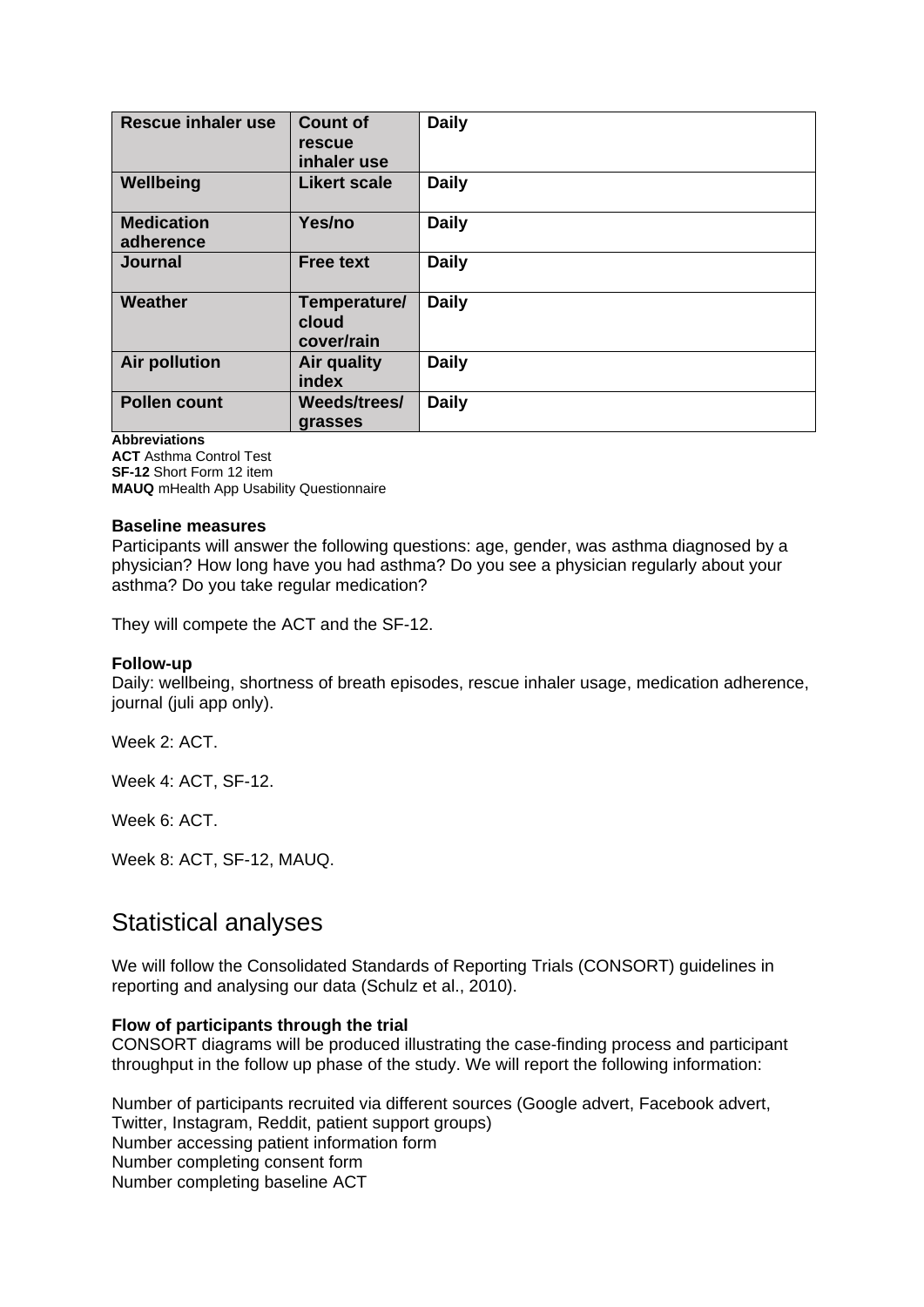Number who met eligibility criteria Number who dropped out after completing baseline information Number who dropped out after randomisation Number completing outcome measures at 2, 4 and 8 weeks Number actively using the app and completing outcome measures at 2, 4 and 8 weeks Number withdrawing from the trial at 2, 4 and 8 weeks Number continuing to use the app after 8 weeks

#### **Comparability of groups at baseline**

Participants in the two treatment groups will be described separately on the following variables:

Age Gender Asthma duration Physician contact Asthma medication Asthma severity (ACT) Health Status (mental and physical component scores of SF-12)

Numbers (%) will be given for binary and categorical variables, and means and standard deviations (SD) or, medians and inter-quartiles ranges (IQR) for continuous variables, as appropriate. There will be no tests of statistical significance or confidence intervals calculated between randomised groups on any baseline variable.

#### **Description of losses to follow up**

The number (%) of participants lost to follow-up at 2, 4 and 8 weeks post-randomisation will be reported for both treatment groups and compared using a chi-square test. Factors associated with 'missingness' of key trial outcomes (e.g., ACT score) within the dataset at all follow-up points will be explored and described.

#### **Analysis of primary outcome**

Within our overall objective, we wish to test the hypotheses that severity of asthma episodes can be reduced using juli. The primary analysis will concentrate on severity of asthma.

We have chosen the ACT at 8 weeks as the primary outcome. The ACT is a widely used self-completed asthma symptom scale which has high reliability and validity and is responsive to change (Nathan et al., 2004; Schatz et al. 2006). The ACT is preferred in clinical practice to other measures such as the Asthma Control Questionnaire (Jia et al., 2013).

The primary outcome is the ACT score at 8 weeks. The primary analysis will therefore be the difference in total ACT score at 8 weeks between control and intervention groups. This will be estimated with a linear regression model in which the baseline ACT will be an adiustment.

We will also carry out a sensitivity analysis using linear regression with adjustment for any variables that are not balanced at baseline (age, gender, asthma duration, physician contact, asthma medication, SF-12, ACT). We will investigate how robust the findings are to the model specification by testing whether the results are consistent with those produced by a Poisson model.

#### **Analysis of secondary outcomes**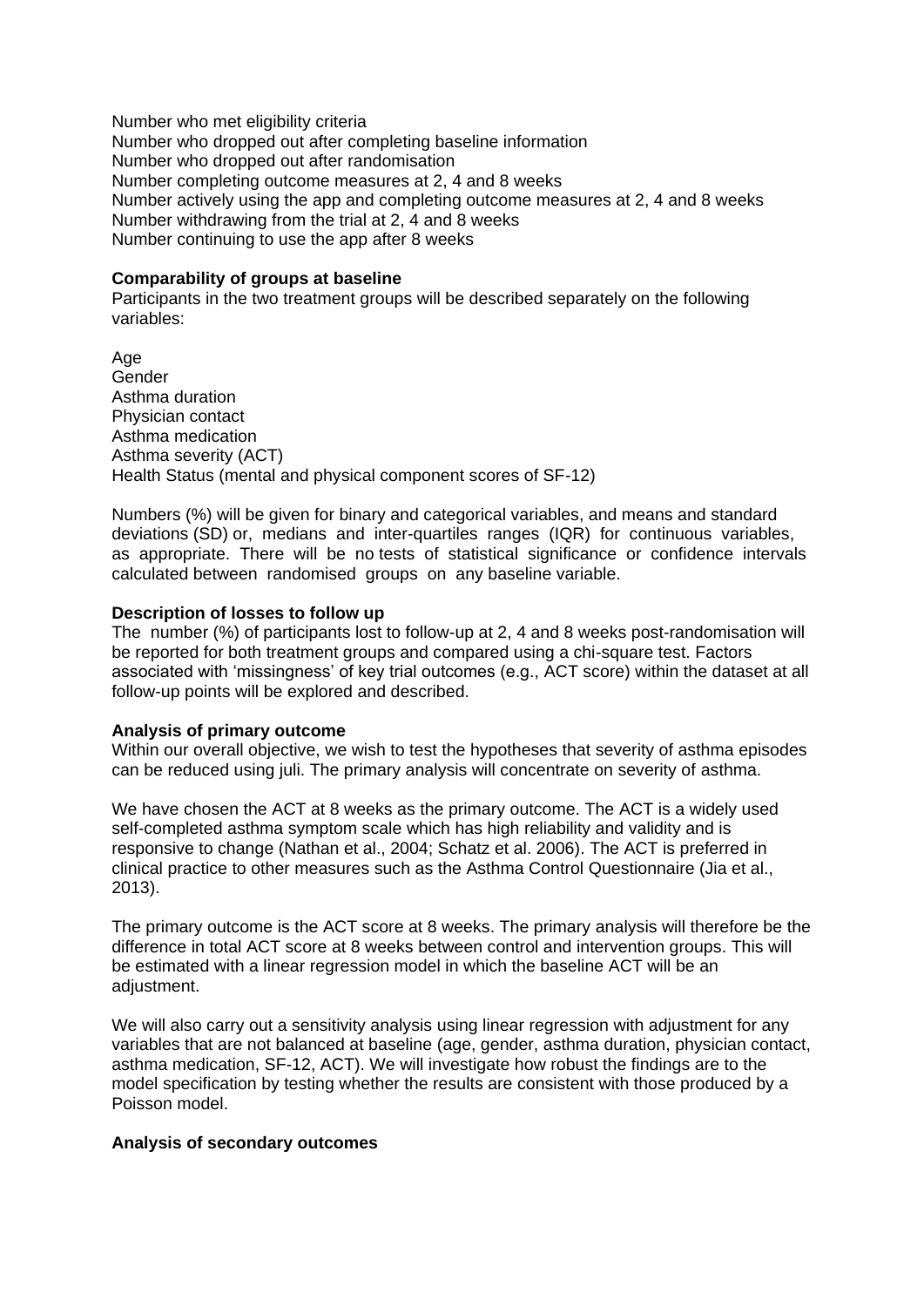The following secondary analyses will be conducted adjusting for the baseline measure of the outcome variable. We will also adjust for any variables that show imbalance at baseline as a sensitivity analysis:

- ACT score as continuous outcomes at 2, 4, 6 and 8 weeks in a repeated measures analysis
- ACT score as a binary outcome where remission is defined as scoring >19 on the ACT at 2, 4, 6 and 8 weeks in a repeated measures analysis
- Difference in SF-12 physical and mental component scores at 8 weeks
- SF-12 physical and mental component scores at 4 and 8 weeks in a repeated measures analysis

Choice of regression model will depend on the outcome. Distributional assumptions appropriate for positive continuous outcomes will be investigated including the log-normal or Poisson distributions. The SF-12 is usually modelled using linear regression as this is often a good fit to the data. Logistic regression will be used for the analysis of binary outcome data.

# **Approach to dealing with missing outcome data**

We will carry out sensitivity analyses to investigate the possible impact of missing data (White et al., 2011). The main approach will be to adjust for baseline variables associated with missing outcome data. We will of course be making strenuous efforts to minimise the amount of missing data, and in our power calculations have estimated that there will be up to 23% missing data at 8 weeks, based on meta-analysis of trial data of existing digital treatments for asthma (Morrison et al., 2014).

# **Power calculation**

The best estimate of a minimum clinically important difference in ACT is 3.0 points (Schatz et al. 2009), this may be as small as 2.2. The standard deviation in ACT ranges from 3.1 to 4.7. In order to provide 80% power at the two sided 5% significance level a total sample size of 146 will be required. Allowing for 23% attrition, we will aim to recruit 90 participants per arm. Power calculations were carried out using Stata 16.

| Minimum clinically   | Standard deviation | Total sample size | Allowing for 23% |
|----------------------|--------------------|-------------------|------------------|
| important difference |                    |                   | attrition        |
| 3.0                  | 3.1                | 36                | 44               |
| 2.2                  | 3.1                | 66                | 82               |
| 3.0                  | -4.7               | 80                | 98               |
| 2.2                  | 4.7                | 146               | 180              |

# **References**

Schatz M, Sorkness CA, Li JT, Marcus P, Murray JJ, Nathan RA, Kosinski M, Pendergraft TB, Jhingran P. Asthma Control Test: reliability, validity, and responsiveness in patients not previously followed by asthma specialists. Journal of Allergy and Clinical Immunology. 2006 Mar 1;117(3):549-56.

Schatz M, Kosinski M, Yarlas AS, Hanlon J, Watson ME, Jhingran P. The minimally important difference of the Asthma Control Test. Journal of Allergy and Clinical Immunology. 2009 Oct 1;124(4):719-23.

Nathan RA, Sorkness CA, Kosinski M, Schatz M, Li JT, Marcus P, Murray JJ, Pendergraft TB. Development of the asthma control test: a survey for assessing asthma control. Journal of Allergy and Clinical Immunology. 2004 Jan 1;113(1):59-65.